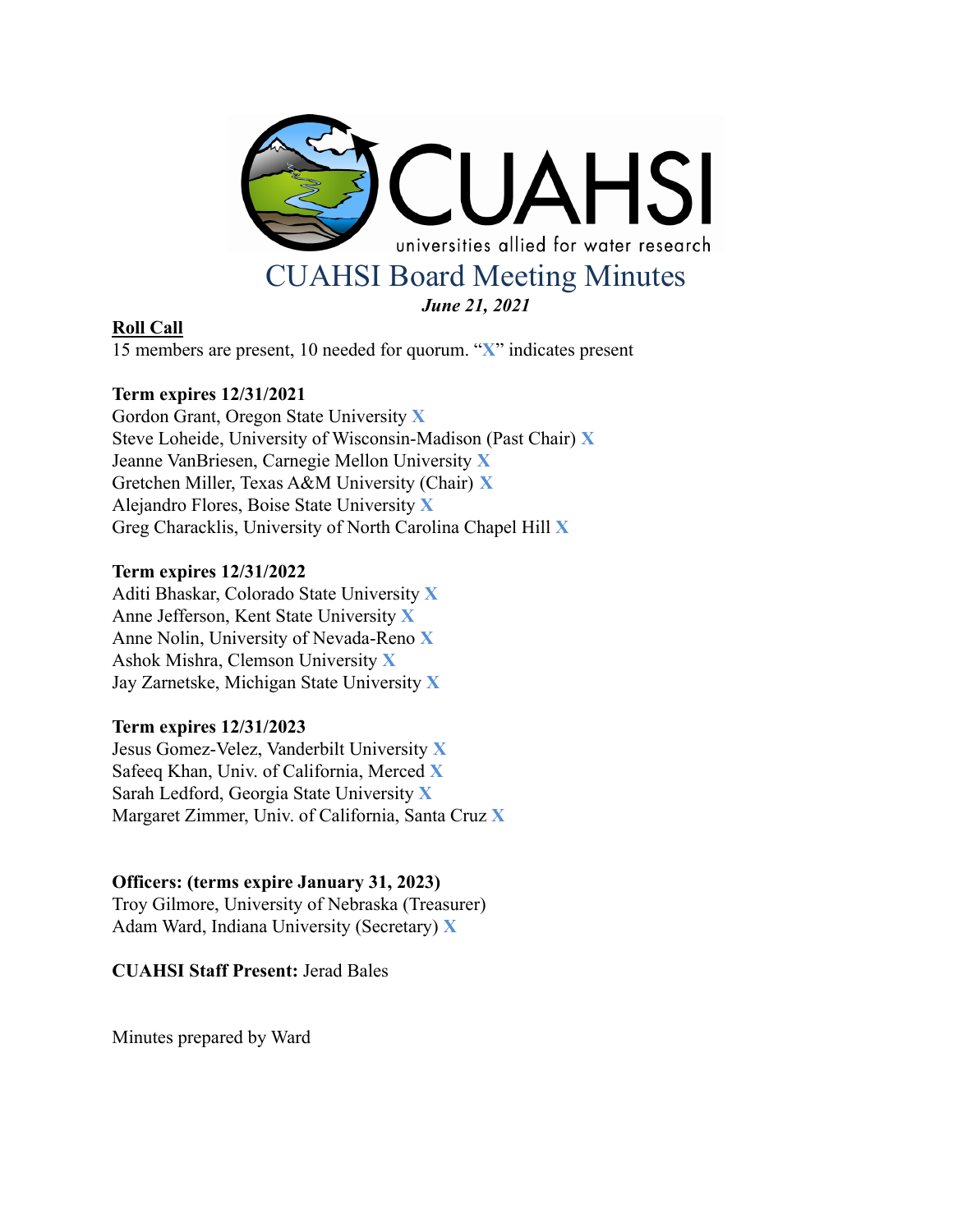### **2021-06-21**

### 12:00 EDT Call to Order

- 1. Executive Director update
	- a. Bales reported three hires in the last month including:
		- i. Lisa Mucciacito, Austin Rainey, and Scott Black. The team will be contributing to community services, HydroShare computing, and HydroShare sustainability, respectively.
	- b. Bales reported that he will be searching for a software developer and hydrologist to focus on training and user services in the near future.
	- c. A HIS modernization project has been initiated, and a website refresh contract is being negotiated.
	- d. HydroShare implementation for multiple river basins in Africa is underway, with support from the USACoE. A student working with A. Couch will be working on this project.
	- e. The summer institute is open, backed by CUAHSI's computer services.
	- f. The AIH has reached out to Bales to discuss future collaborations, and Bales will follow-up on this. Bales is also working with Univ. of Minnesota to potentially support data services as an experimental watershed transitions from USGS operation to university operation.
	- g. The CZ Hub has a website in development that should go live in August, and meetings have been paused for the summer as PIs focus on fieldwork.
	- h. Bales is developing policy guidance for staff to accommodate remote work as the office re-opens at capacity in July 2021.
	- i. Nolin asked about plans to build community amongst the staff. Bales is planning to onboard new team members together whenever possible, and he and Deanna will be considering how to build community as the office re-opens.
	- j. Grant asked about mid- to long-term strategy for the CZ Hub project. Bales will share the Year 1 report with the Board so this could be discussed at an upcoming meeting.
- 2. Board Chair update
	- a. Miller reminded the Board to register for the CUAHSI Biennial. She has a goal of 100% participation from Board members. Board members can also sign up to be mentors for early career scientists at the meeting.
	- b. Miller reminded the Board that the nominating committee will be taking nominations for the 2022 slate of candidates for the board, starting at our next meeting. This includes current members whose current terms will end in 2021 and would like to continue, as well as new members who would begin to serve in 2022.
- 3. July 2021 BoD Meeting Agenda
	- a. A draft agenda was circulated for review prior to the meeting. In addition to traditional items (e.g., fiscal reports, project updates, committee chair reports), the main order of business is several issues related to membership and bylaws. These include the future of affiliate membership, dues for PUIs, and procedural